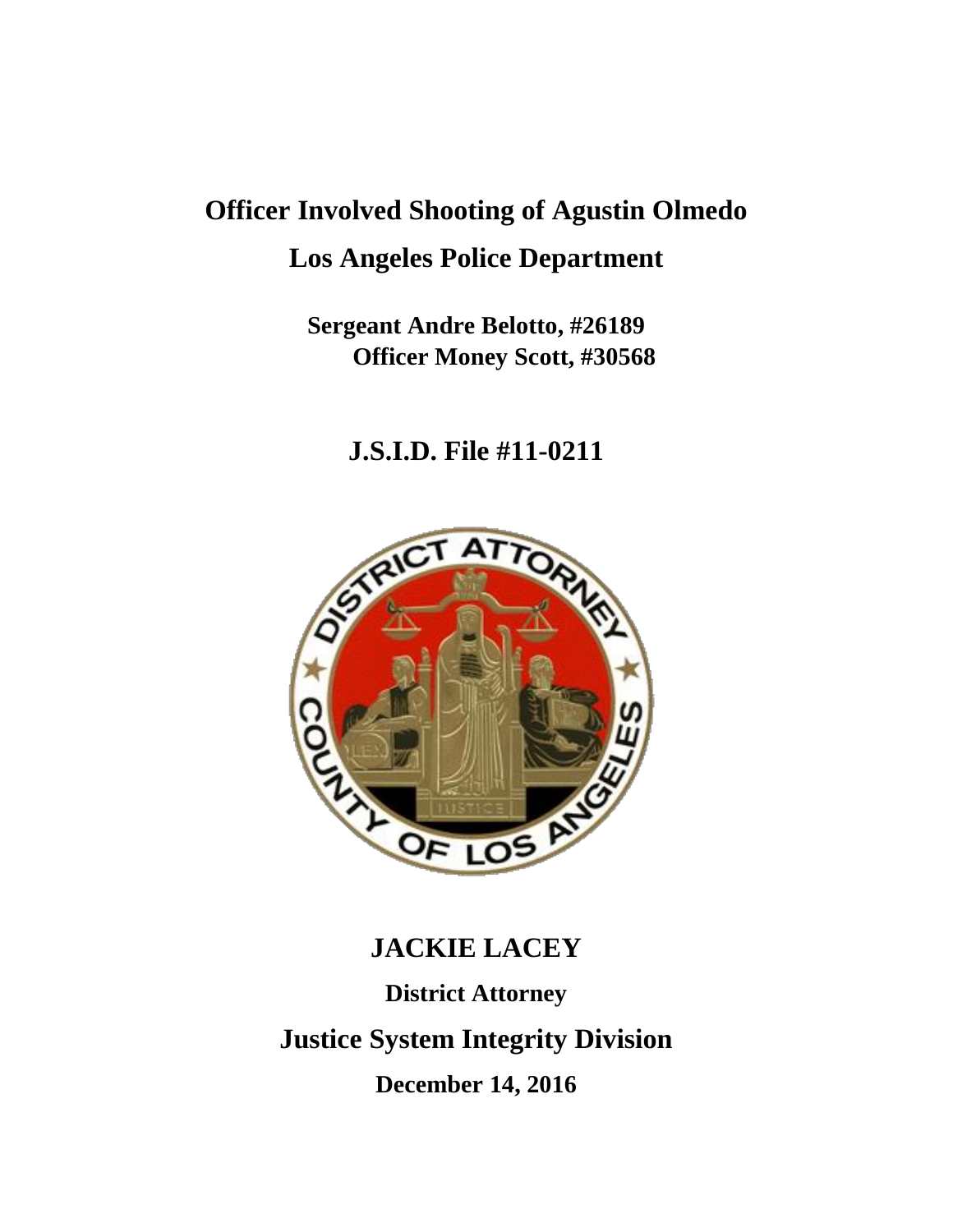### **MEMORANDUM**

- TO: COMMANDER ROBERT A. LOPEZ Los Angeles Police Department Force Investigation Division 100 West First Street, Suite 431 Los Angeles, California 90012 FROM: JUSTICE SYSTEM INTEGRITY DIVISION Los Angeles County District Attorney's Office
- SUBJECT: Officer Involved Shooting of Agustin Olmedo J.S.I.D. File #11-0211 L.A.P.D. F.I.D. File #F025-11
- DATE: December 14, 2016

The Justice System Integrity Division of the Los Angeles County District Attorney's Office has completed its review of the March 17, 2011, non-fatal shooting of Agustin Olmedo by Los Angeles Police Department (LAPD) Sergeant Andre Belotto and Officer Money Scott. It is our conclusion that Sergeant Belotto and Officer Scott acted in lawful self-defense and defense of others, as well as in an attempt to arrest a dangerous fleeing felon.

The District Attorney's Command Center was notified of this shooting on March 17, 2011, at approximately 10:15 p.m. The District Attorney's Response Team responded and was given a briefing and walk-through of the scene.

The following analysis is based on reports submitted to our office by LAPD's Force Investigation Unit (FID) Detective Robert Solarza. The reports include photographs, videos, audio-recorded interviews of witnesses, and radio transmissions. The compelled statements of Sergeant Belotto and Officer Scott were also included in this analysis.

# **FACTUAL ANALYSIS**

#### **Background**

On March 17, 2011, Nina R took her two children to visit their father, Agustin Olmedo, in the City of Inglewood.<sup>1</sup> After arriving at Olmedo's residence, they decided to get something to eat and got into R  $\blacksquare$  's vehicle. While looking for a place to eat, Olmedo produced a handgun and held it on his lap, stating he would shoot  $R$  if she did not drive where he wanted to go. R insisted that she needed to use the restroom and stopped at a Wendy's

<sup>&</sup>lt;sup>1</sup> Agustin Olmedo was 38 years old, weighed 200 pounds, and stood five feet 11 inches tall.

and Olmedo have been married for seven years, but have been separated for the past two years. They have two daughters together, ages seven and three.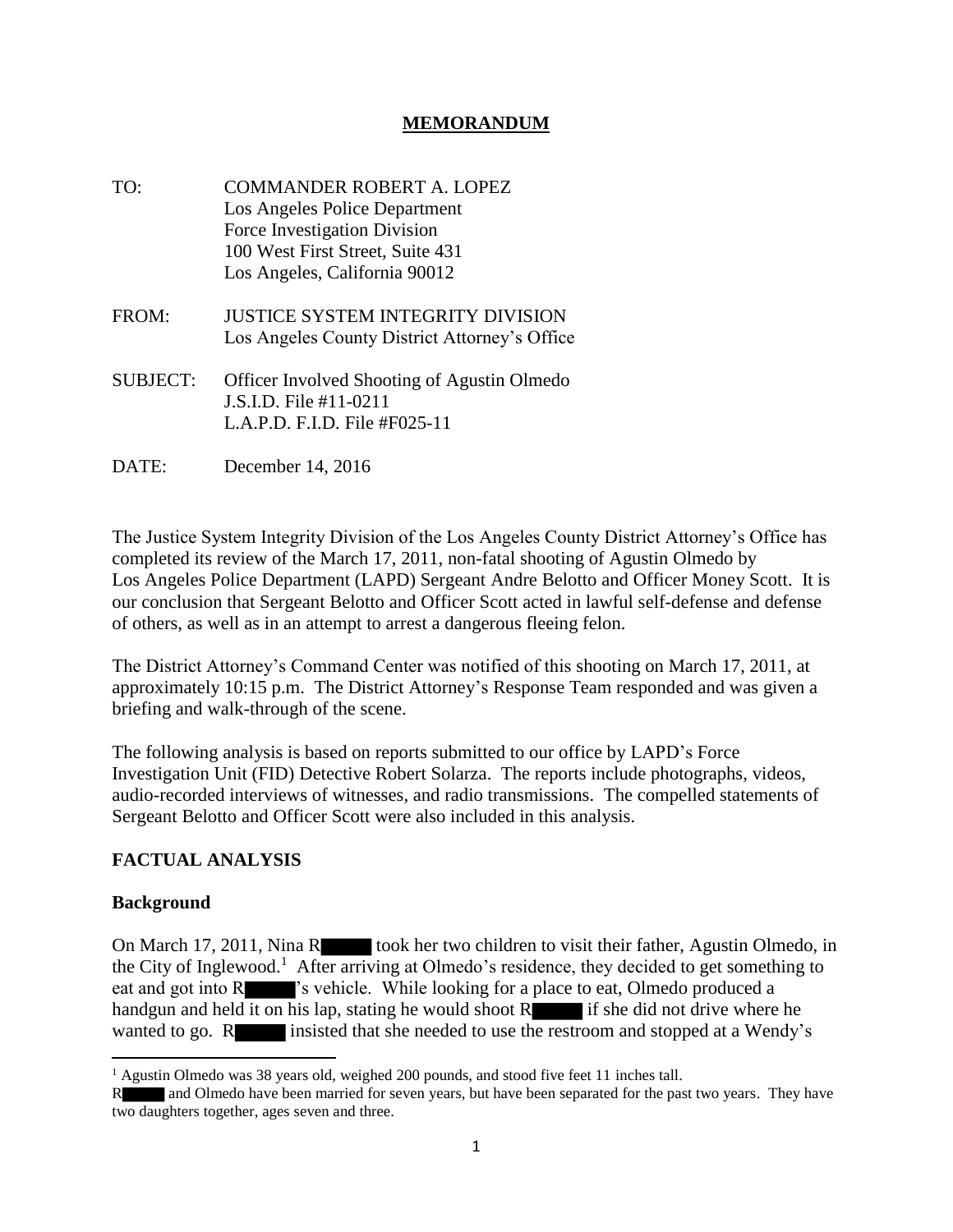restaurant located on West Venice Boulevard in the City of Los Angeles. R went into the restroom with one of her daughters, dialed 9-1-1 on her daughter's cell phone, and reported that she and her children were being held hostage by Olmedo, who was armed with a gun.

At 8:40 p.m., an LAPD broadcast issued for any available Pacific unit to respond to a domestic violence call at the Wendy's restaurant located on West Venice and Robertson Boulevards. The broadcast stated the victim was in the restroom and her husband was armed with a gun.

Sergeant Andre Belotto was working that night dressed in full LAPD uniform and driving a marked black and white police vehicle.

Officers Brittany Borja and Money Scott were working that night. They were both dressed in LAPD uniform and patrolling in a marking black and white police vehicle. Scott was the driver and Borja was seated in the right front passenger's seat. Immediately after hearing the call, they began to drive to the location.

R walked out of Wendy's with Olmedo and their children. They placed the children in R 's vehicle, which was parked facing north toward Venice Boulevard. R noticed Belotto's police vehicle stopped in front of Smitty's Famous Fish and Chicken restaurant, located next to Wendy's on Venice Boulevard. Belotto drove toward them and stopped his vehicle near the trunk of R  $\blacksquare$  's car. In response, Olmedo walked around the front of R  $\blacksquare$  's vehicle, grabbed R by her neck and pointed a gun at R  $\blacksquare$  's chest.<sup>2</sup>

Olmedo forced  $R_{\text{on}}$  on her knees and positioned her to his front to use her as a human shield. Olmedo then forced  $R$  to stand back up and pointed the gun at her head.  $R$ attempted to get the gun away from Olmedo. As R continued to struggle with Olmedo over the gun, the gun discharged one round. The gun fell to the ground and Olmedo ran south.

Belotto and Scott each discharged one round at Olmedo in an attempt to take him into custody. Olmedo was apprehended after a short foot pursuit. He suffered a minor head injury caused by a gunshot.

#### **Nina R 's Statement**

Olmedo contacted R and asked her to bring their two daughters to his house to visit. R brought their daughters to Olmedo's home and immediately noticed that Olmedo was behaving strangely.  $R$  and Olmedo left the house to get something to eat with their daughters. Olmedo told R , "People are following me." R became frightened and thought Olmedo might be on drugs.<sup>3</sup>

R was very concerned for the safety of herself and her children due to Olmedo's behavior. Olmedo told R , "I'm just high. I'm just trying to cool off right now. I'm just tripping.

<sup>&</sup>lt;sup>2</sup> At approximately this time, Borja and Scott arrived at the location.

<sup>&</sup>lt;sup>3</sup> According to R , Olmedo had been diagnosed with schizophrenic bipolar disorder and was prescribed medication to treat his condition.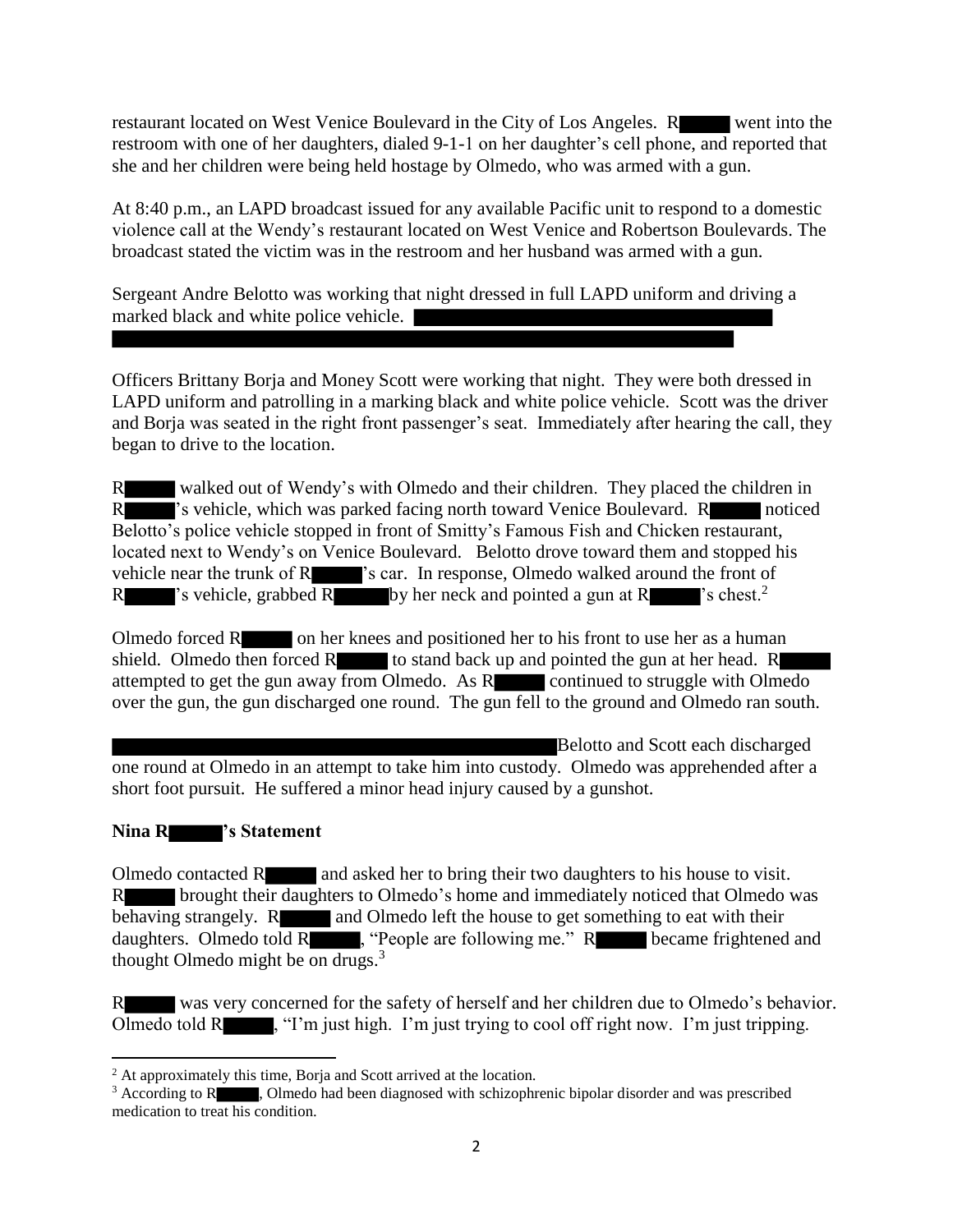My mind is tripping on me. I'm hearing voices."  $R$  saw a Wendy's and suggested that they stop and get something to eat. Olmedo told R he did not want to stop at Wendy's but she insisted because she needed to use the restroom. Prior to parking the car, Olmedo told her, "If you don't drive where I'm telling you to drive, then I'll cap your ass."  $R$  pulled into the parking lot and parked her vehicle.

R , Olmedo, and their two daughters went inside Wendy's. Olmedo was holding both daughters by their wrists with an aggressive grip. R , Olmedo, and the children went in the women's restroom together. Recall the restroom to notify an employee that there were no toilet seat covers. The employee came into the restroom to refill the toilet seat covers and saw Olmedo in the restroom. After refilling the seat covers, the employee left the restroom. Shortly after, Olmedo left the restroom. R called 9-1-1 while in the restroom stall, using her daughter's cell phone.<sup>4</sup> R stated to the operator, "My husband has me hostage, me and my two children. I need help right away."  $R$  provided the location of the Wendy's to the operator and told the operator that she was not able to stay on the phone. The operator told her to stay on the line, so R put the phone in her bra and left the call on so the operator could still hear. R and her daughter left the restroom. Olmedo and their other daughter were outside of the restroom waiting and they exited the Wendy's together and walked towards their car in the parking lot.

R placed the children in the vehicle. As she did so, she saw a patrol car across the street. The patrol car, driven by Belotto, pulled behind their car. Belotto said, "Hey!" and Olmedo walked towards  $\mathbb{R}$  . He grabbed her by the neck and pointed the gun at her chest. Belotto told Olmedo, "Hey, man, you don't want to do this. Put the gun down. Come on man, you don't want to do this. Go ahead and put the gun down." Olmedo told Belotto, "Fuck you! Shut up!"

Olmedo forced R to get down on her knees, using her as a human shield. Olmedo told her to get back up.  $\overline{R}$  did not want to die, tried to move the gun away, and heard the gun "click." R heard Belotto tell Olmedo, "Come on man, you don't want to die like this." R told Olmedo, "Come on, Agustin. We have kids. Not in front of the kids." R grabbed the gun and the gun discharged.<sup>5</sup> The gun fell to the ground and Olmedo took off running.

Belotto told Olmedo, "Stop!" Olmedo did not comply with the demands and kept running. R then heard a shot come from Belotto's location. R lost sight of Olmedo and heard a second gunshot.

# **Diana R 's Statement**

R was an employee at the Wendy's restaurant. R was working the front counter when she saw Olmedo, R , and their two daughters enter the restaurant and head straight to the restroom. R came out of the restroom and told R that she needed toilet seat covers. When  $R$  walked into the restroom, Olmedo was inside the restroom with  $R$  and their

<sup>4</sup> The 9-1-1 call was recorded.

remembers seeing muzzle flashes at the time the gun went off. She described Olmedo's gun as black or dark gray in color and heavy.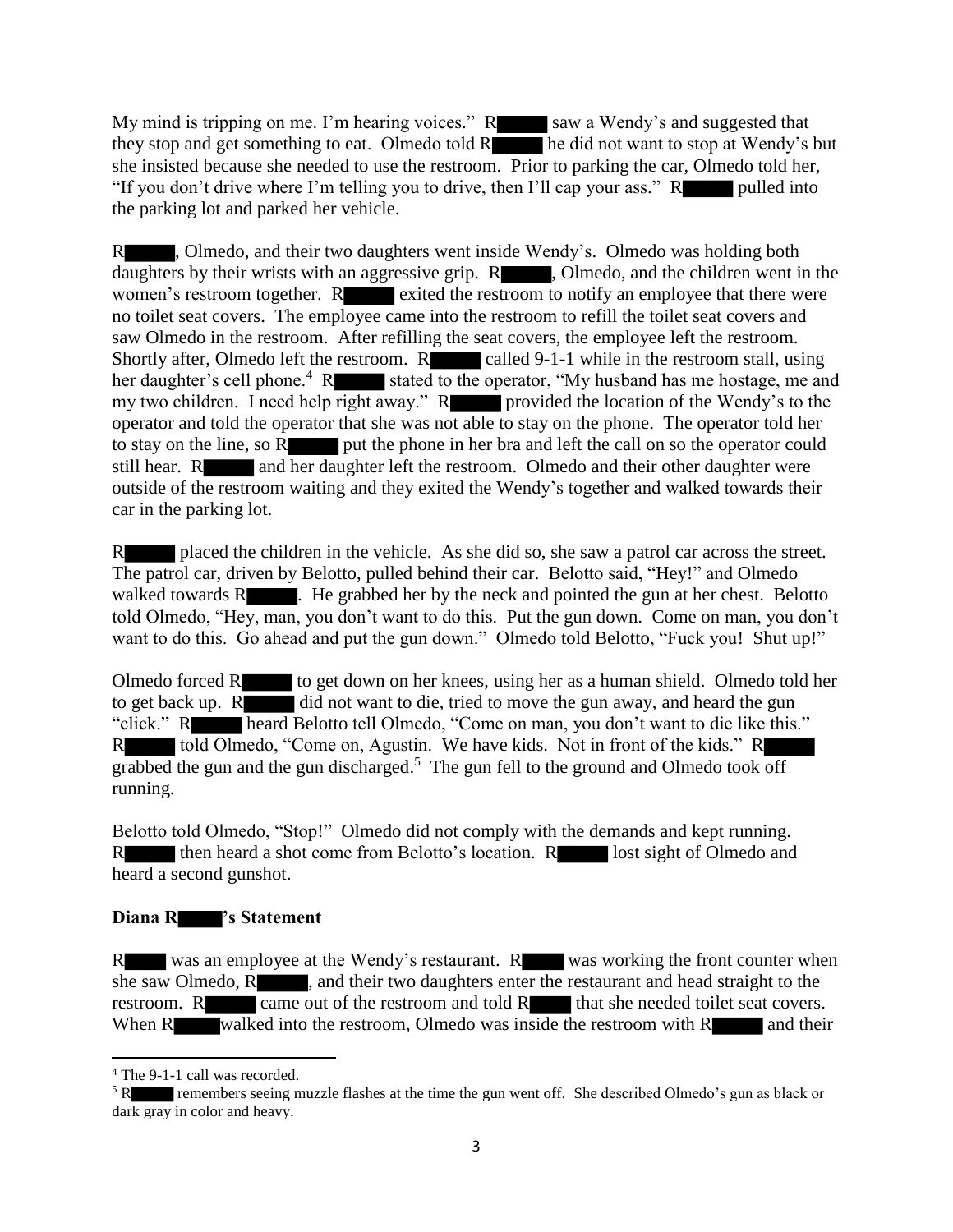daughters. R also noticed something shiny inside Olmedo's jacket that looked like it could be a gun or a  $\overline{\text{blade}}$ .<sup>6</sup>

R exited the restroom after refilling the toilet seat covers. R rushed out of the restroom behind her and said, "Can you please help me?" Olmedo exited the restroom looking for R and R went back inside the restroom.

R asked her manager to call the police. R saw Olmedo, R and their two daughters rush out of the restaurant. A couple minutes later,  $R$  saw Olmedo and  $R$ standing outside of a car on the driver's side.  $R$  saw that Olmedo had  $R$  in a choke hold, with his right arm wrapped around  $R$  's neck, and held a gun to her head with his left hand. R heard R screaming, "Leave me alone! Leave me alone! Stop!" R then saw police officers driving in the parking lot. Olmedo started to run and the officers ran after him. One of the officers was holding a long gun. R heard one shot but did not see who fired.

# **Officer Money Scott's Statement**

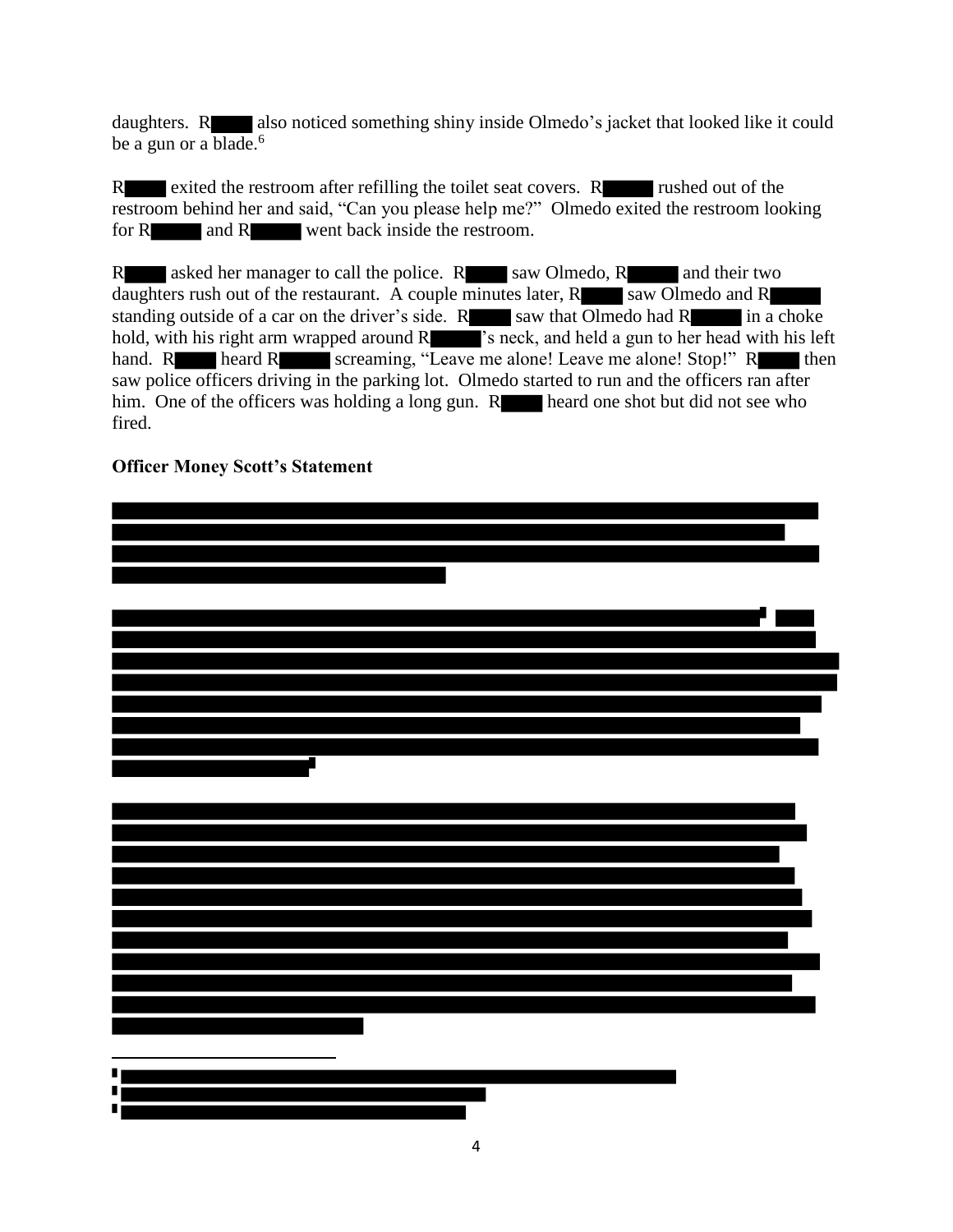**Sergeant Andre Belotto's Statement**

.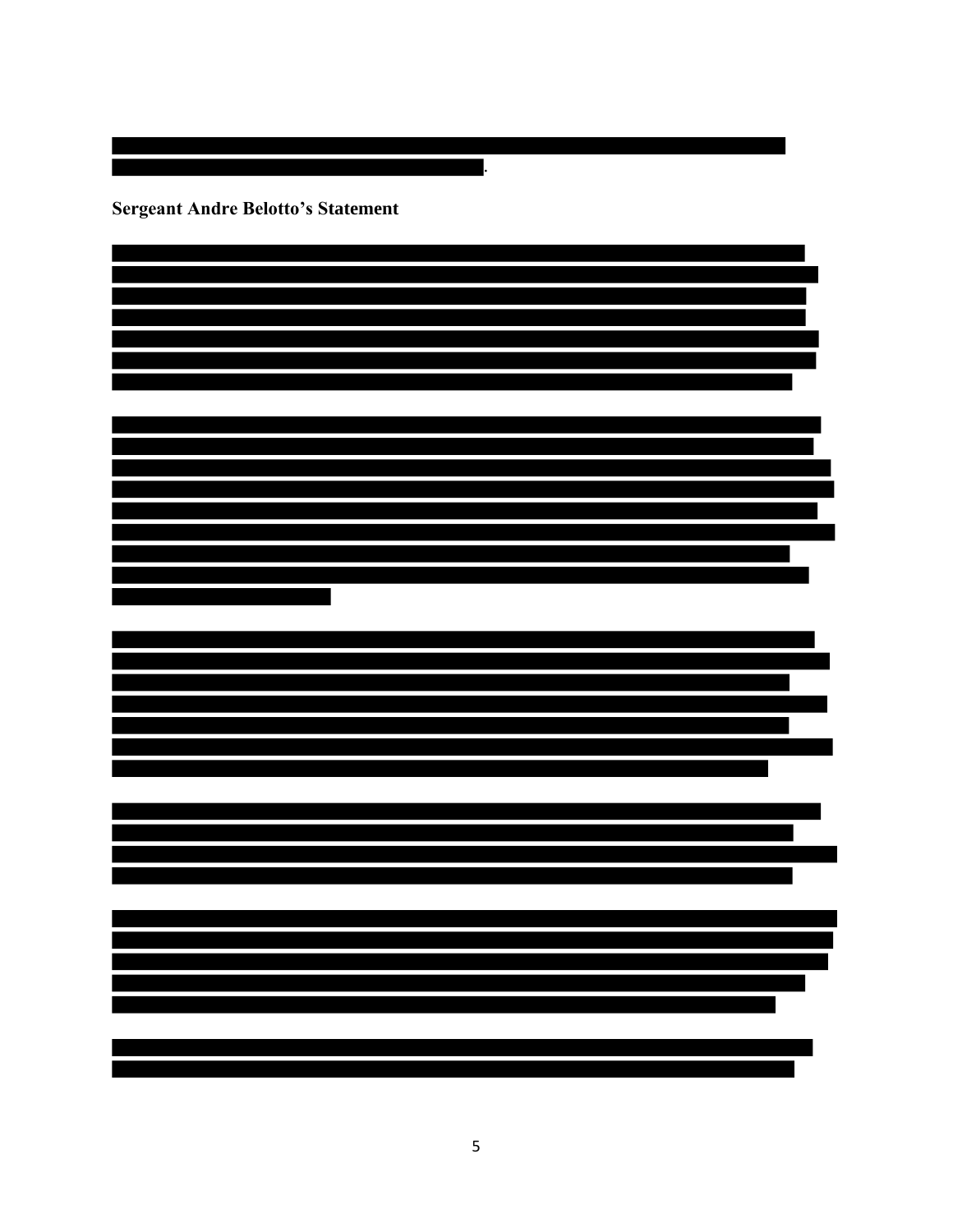# **Agustin Olmedo's Statement**

Olmedo was treated for a minor left scalp injury caused by a gunshot. He was cleared for booking and released.

When questioned by investigators as to what occurred at Wendy's, Olmedo said, "We went in there. Went inside to use the bathroom and came out, and came out. We went in, came out, and there was an officer car there. So we proceed to get in the car. I put the kids in the car and Nina didn't, she doesn't want to drive anymore. I told her I'd drive. Come on, let's go, but she didn't listen to me…Then the cop pulls up with his gun out and that's all I want to say for now." Olmedo then indicated that he would not provide a statement without an attorney present.

Olmedo was armed with a Starfire, 9mm Luger, semiautomatic pistol, Model 30MI. Officers recovered the pistol from the Wendy's parking lot. There were 12 RWS 9mm Luger live cartridges found in the magazine and one discharged RWS 9mm Luger cartridge case was found in the firing chamber.<sup>10</sup> Gunshot residue was detected on Olmedo's left hand.<sup>11</sup>

Based upon his actions in this case, Olmedo was convicted in case SA077069 of one count of Penal Code section 245(b), assault with a semiautomatic firearm, one count of Penal Code section 273a(a), willful harm or injury to a child, one count of Penal Code section 236, false imprisonment, and one count of Penal Code section 245(d)(1), assault with a firearm on a peace officer. Olmedo was sentenced to nine years in state prison.

# **LEGAL ANALYSIS**

 $\overline{a}$ 

Any peace officer who has reasonable cause to believe that the person to be arrested has committed a public offense may use reasonable force to effect the arrest, to prevent escape or to overcome resistance. Penal Code section 835a. California law permits the use of deadly force by police officers when necessary to affect the arrest of a person who has committed a forcible and atrocious felony which threatens death or serious bodily harm. *People v. Ceballos* (1974) 12 Cal.3d 470, 477-484. Forcible and atrocious crimes are those crimes whose character and manner reasonably create a fear of death or serious bodily injury. *Ceballos*, supra, 12 Cal.3d at 479.

California law permits the use of deadly force in self-defense or in the defense of others if it reasonably appears to the person claiming the right of self-defense or the defense of others that he

<sup>&</sup>lt;sup>9</sup> Olmedo's cell phone was found on the south sidewalk of Venice Boulevard.

<sup>.</sup>  $\frac{10}{10}$  Officers located additional 16 RWS 9mm Luger cartridges from Olmedo's right front pants pocket.

 $11$  Gunshot residue can be acquired in three ways: from discharging a firearm, from being in the immediate vicinity of a firearm being discharged, or from coming in contact with a surface contaminated with gunshot residue.